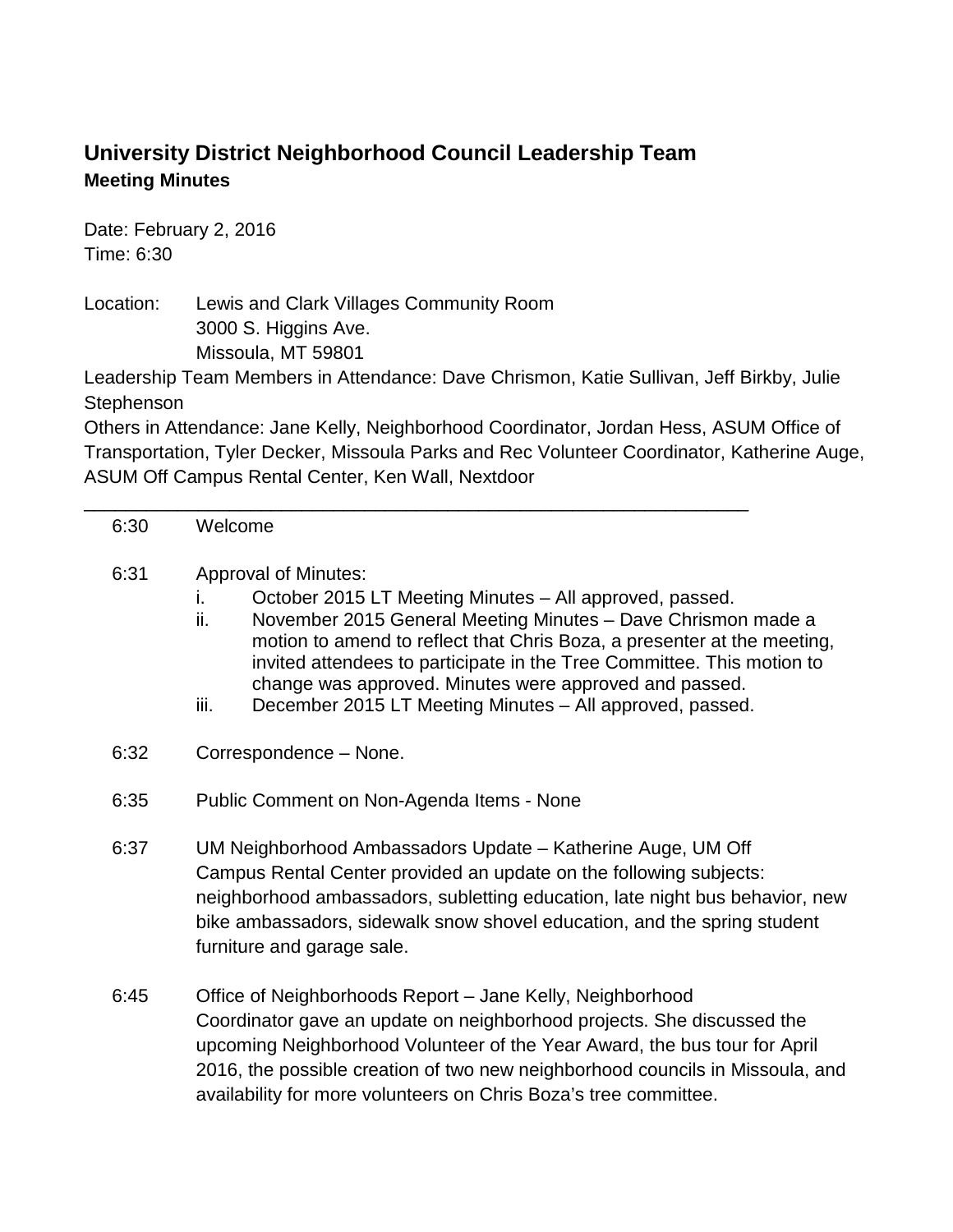- 6:53 Community Forum Report Dave Chrismon gave an update on the following: the "Building Eye" website, the Missoula County property information system, new rules for townhouse development, the latest on the new Stockman Bank in downtown Missoula, and the need for more election judges.
- 7:00 UM Transportation Update and Volunteer Opportunities Jordan Hess, Director, ASUM Office of Transportation, provided an updated on the transportation study. We reviewed the current results of the transportation study and discussed the recommended actions.
- 7:25 Jeannette Rankin Park Update and Volunteer Opportunities Tyler Decker, Volunteer Coordinator, Missoula Parks and Recreation provided an update on the changes being made to J. Rankin Park. We discussed how the LT can get the neighborhood involved and increase volunteer opportunities this spring.
- 7:50 Work on Annual Calendar Dave Chrismon: Postponed until the next meeting.
- 7:55 Planning for Next Leadership Team and General Meetings The LT would like to include Tyler Decker and Jordan Hess in the next General Meeting. The next LT meeting will be in March 2016, and the next General Meeting will be in May 2016.
- 8:00 Adjournment

Submitted by: Katie Sullivan

| Jane Kelly, Neighborhood Coordinator                                                           | jkelly@ci.missoula.mt.us   | 552-6081 |
|------------------------------------------------------------------------------------------------|----------------------------|----------|
| Katherine Auge, Neighborhood Ambassadors                                                       | Katherine.auge@mso.umt.edu | 243-2017 |
| Jordan Hess, ASUM Transportation                                                               | Jordan.hess@umontana.edu   | 243-4599 |
| Tyler Decker, Missoula Parks and Rec                                                           | tdecker@ci.missoula.mt.us  | 552-6271 |
| University District Neighborhood Council Leadership Team university@missoula-neighborhoods.org |                            |          |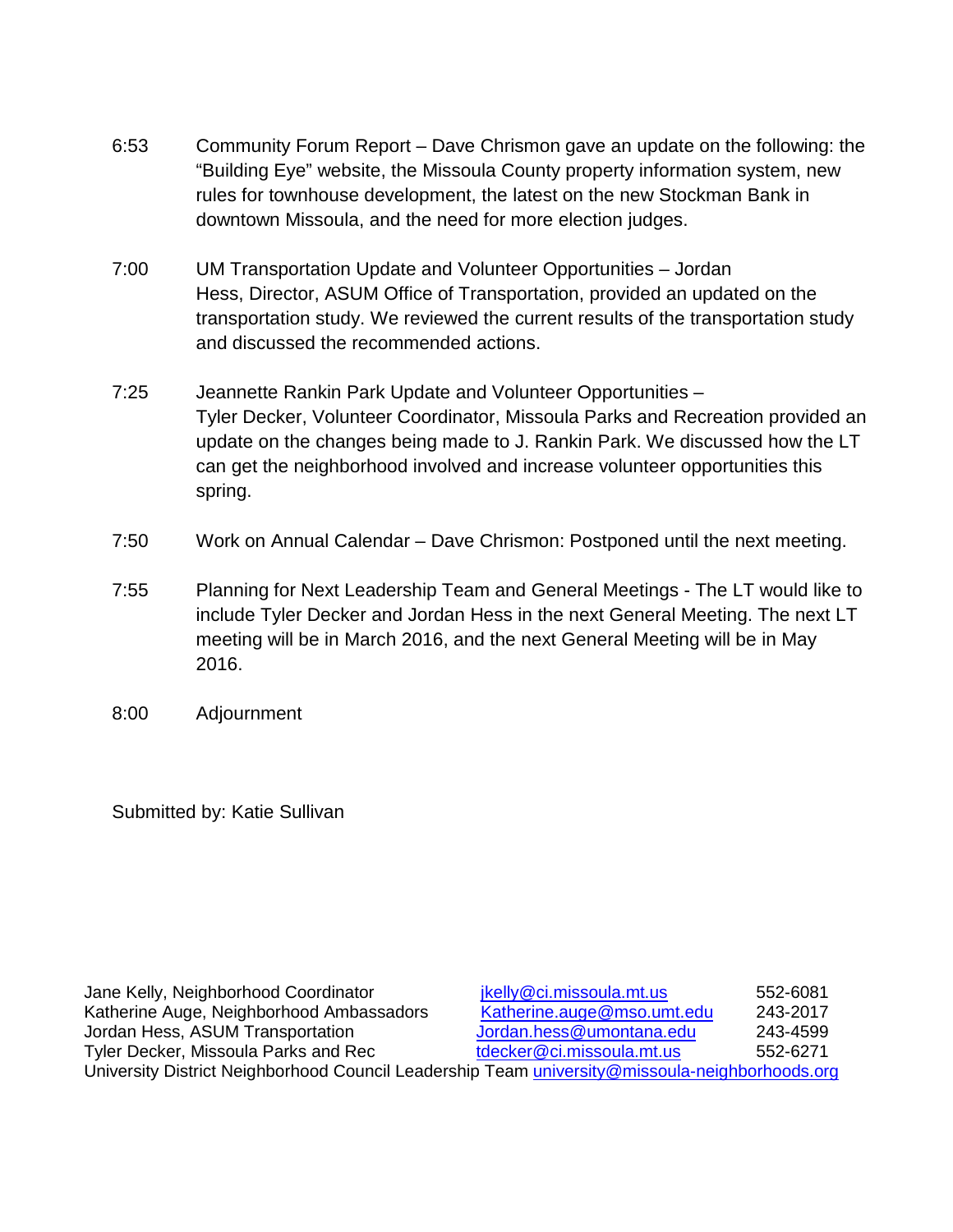## **What is important to the University Neighbors?**

- 1. Parking problems 17 Votes
- 2. Gilkey Center (UM Building) 10 Votes
- 3. Mandatory safety and health inspections for all rental units 7 Votes
- 4. Need neighborhood grocery 7 Votes
- 5. Calming circle landscaping 7 Votes
- 6. Tree removal, replacement and more planting 5 Votes
- 7. More biking and walking access to and from the neighborhood 5 Votes
- 8. City purchase of municipal water system 4 Votes
- 9. Sidewalk snow removal 4 Votes
- 10. UM and Neighborhood relations 4 Votes
- 11. Noise issues 4 Votes
- 12. Traffic calming 4 Votes
- 13. Urban deer 4 Votes
- 14. Support of Neighborhood Businesses 4 Votes
- 15. Sidewalk maintenance 4 Votes
- 16. Trash and furniture in yards, alleys 4 Votes
- 17. Need Occupancy Standards 4 Votes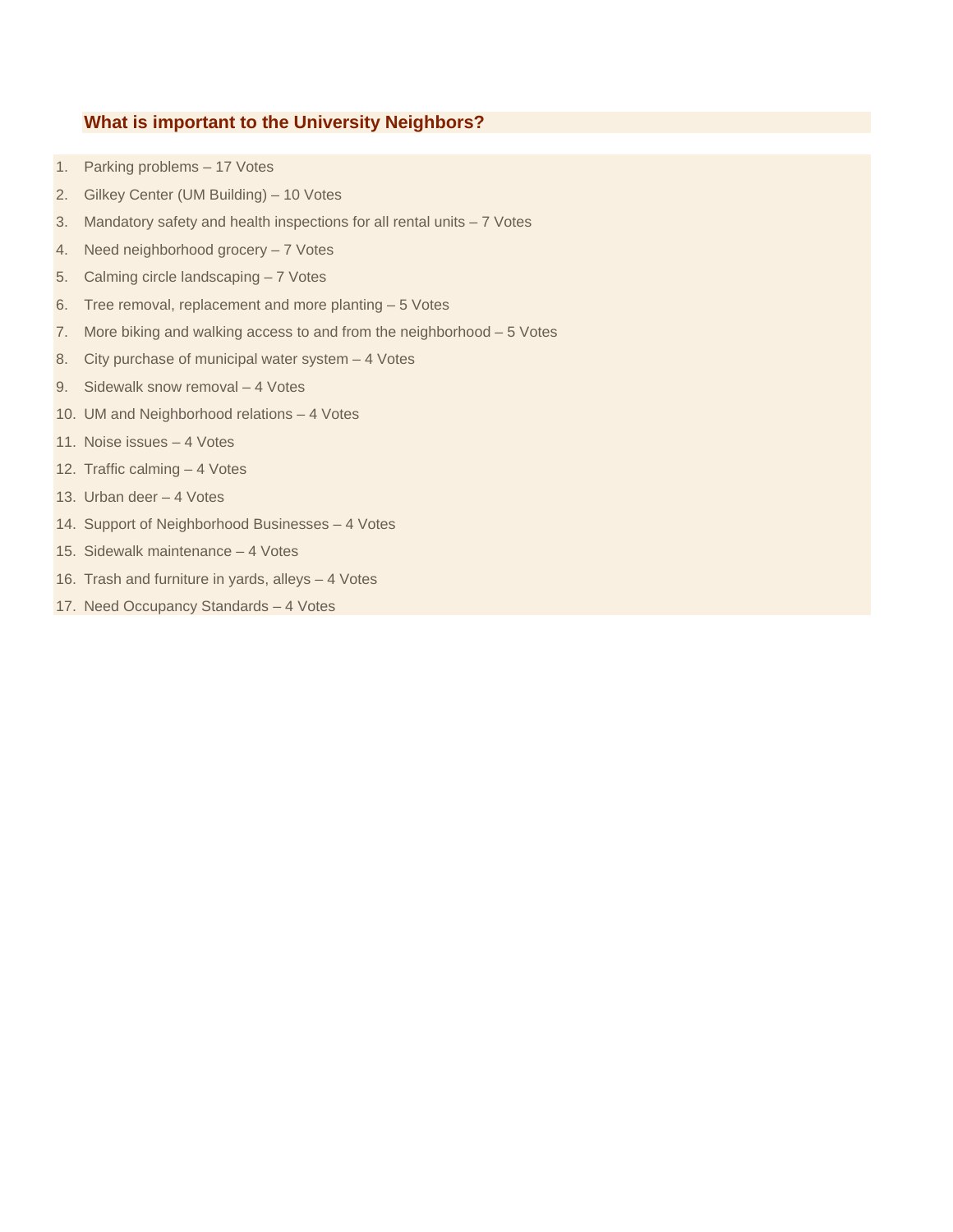

Feb. 2, 2016

Contact: Jordan Hess, director, ASUM Office of Transportation, 406-243-2045 (office), 406431 3222 (cell), jordan.hess@umontana.edu; Lauren Burke or Dierdre Lee, MissionCTRL for Proterra, 415-429-8124, pr@proterra.com.

## UM Orders Zero-Emission, Electric Buses for UDASH Fleet

MISSOULA — The Associated Students of the University of Montana recently announced its decision to "go electric" with the purchase of zero-emission, battery-electric buses. With approva<sup>l</sup> by the Montana University System Board of Regents, the student-led transit agency will be the first in the U.S. to bring fast-charging electric buses to <sup>a</sup> University fleet.

Proterra is the only company that offers the fast-charging electric bus, and ASUM is its first university client to make <sup>a</sup> purchase. ASUM Transportation ordered two 40-foot Catalyst Fast Charge buses and <sup>a</sup> charging station for its campus routes. The buses are expected to arrive and enter into service in summer 2016.

"We take grea<sup>t</sup> pride in our decision to go electric," said Jordan Hess, ASUM Office of Transportation director. "This innovate service aligns with student advocacy and reduces our carbon footprint. The buses will be purchased with student fee money and in the long run will offer the University substantial cost savings."

Founded in 1999 by <sup>a</sup> student referendum, ASUM Transportation has seen its ridership grow to nearly 15,000 people per week. Last year alone it provided more than 400,000 complimentary rides to students, staff, faculty and visitors. Hess said ASUM's purchase of zero emission, battery-electric buses is <sup>a</sup> testament to its environmental stewardship and will help UM meet its goal of carbon neutrality.

According to the Montana Department of Environmental Quality, the Proterra buses will immediately improve local air quality when they enter service, reducing emission by 1,392 tons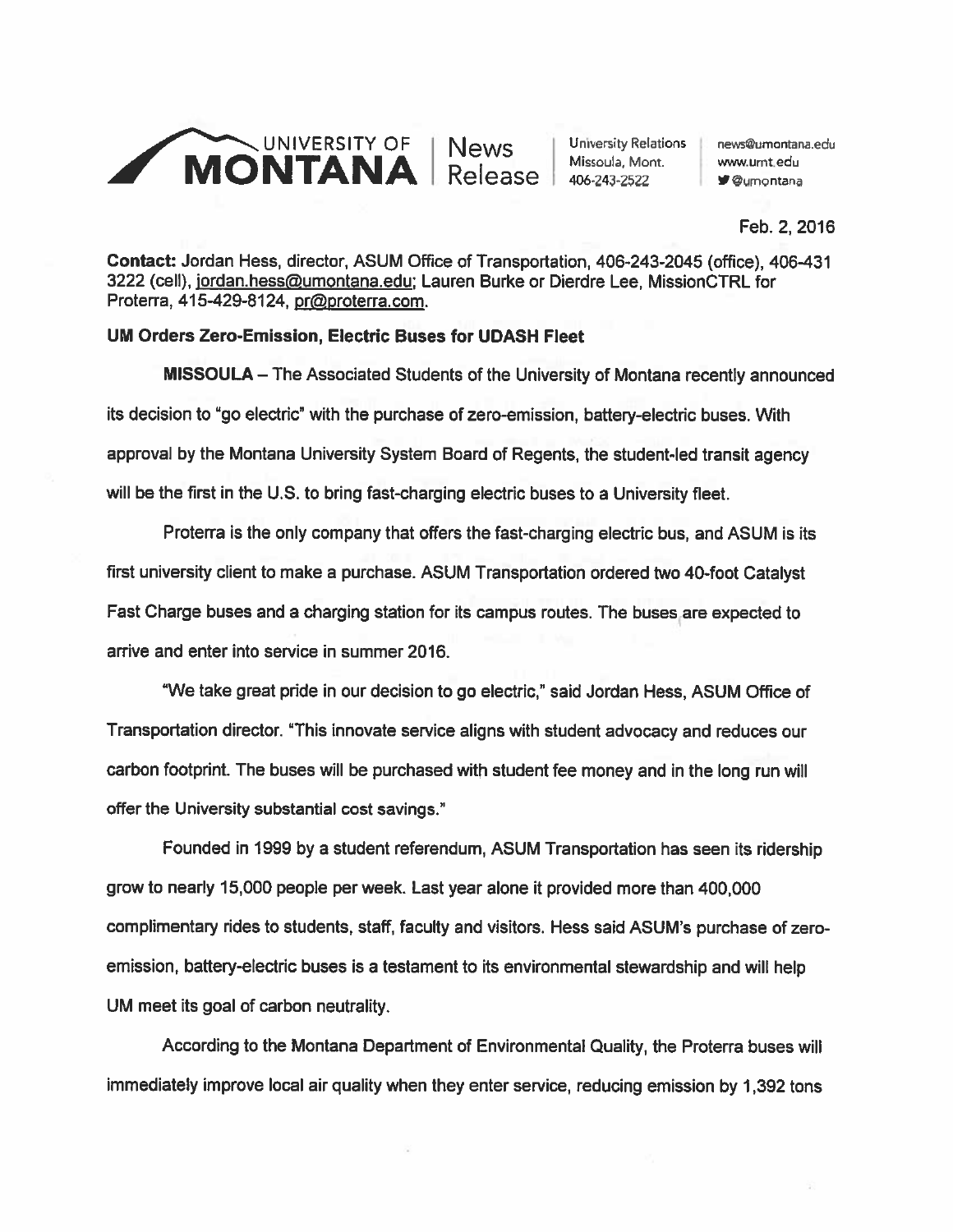during their 12-year lifespan. DEQ also estimates that nearly 123,500 gallons of diesel fuel will not be burned as <sup>a</sup> result of the transition to the new technology.

ASUM aims to finance the buses through the state of Montana's INTERCAP Loan Program. ASUM received <sup>a</sup> Diesel Emissions Reduction Act gran<sup>t</sup> from the U.S. Environmental Protection Agency, which is administered by the DEQ. The \$163,191 gran<sup>t</sup> aims to improve public health by reducing emissions and particulate matter.

"DEQ's diesel emissions reduction program has worked with ASUM in the past," said DEG Program Manager Brian Spangler. "This electric fleet initiative is by far the most aggressive transportation program we have seen in Montana."

"Bringing more zero-emission buses to university campuses around the U.S. will be an integral par<sup>t</sup> of Proterra's next stage of growth, and we couldn't be happier to announce UM as our first university customer," said Ryan Popple, CEO of Proterra. "Millennials are driving less and seeking out transit more. With this increase in demand, our mission is to guarantee that younger riders have clean, quiet, emission-free public transportation."

For more information about ASUM Transportation visit http://udash.org.

###

#### This release is online at:

JH/all **State** 102915ebus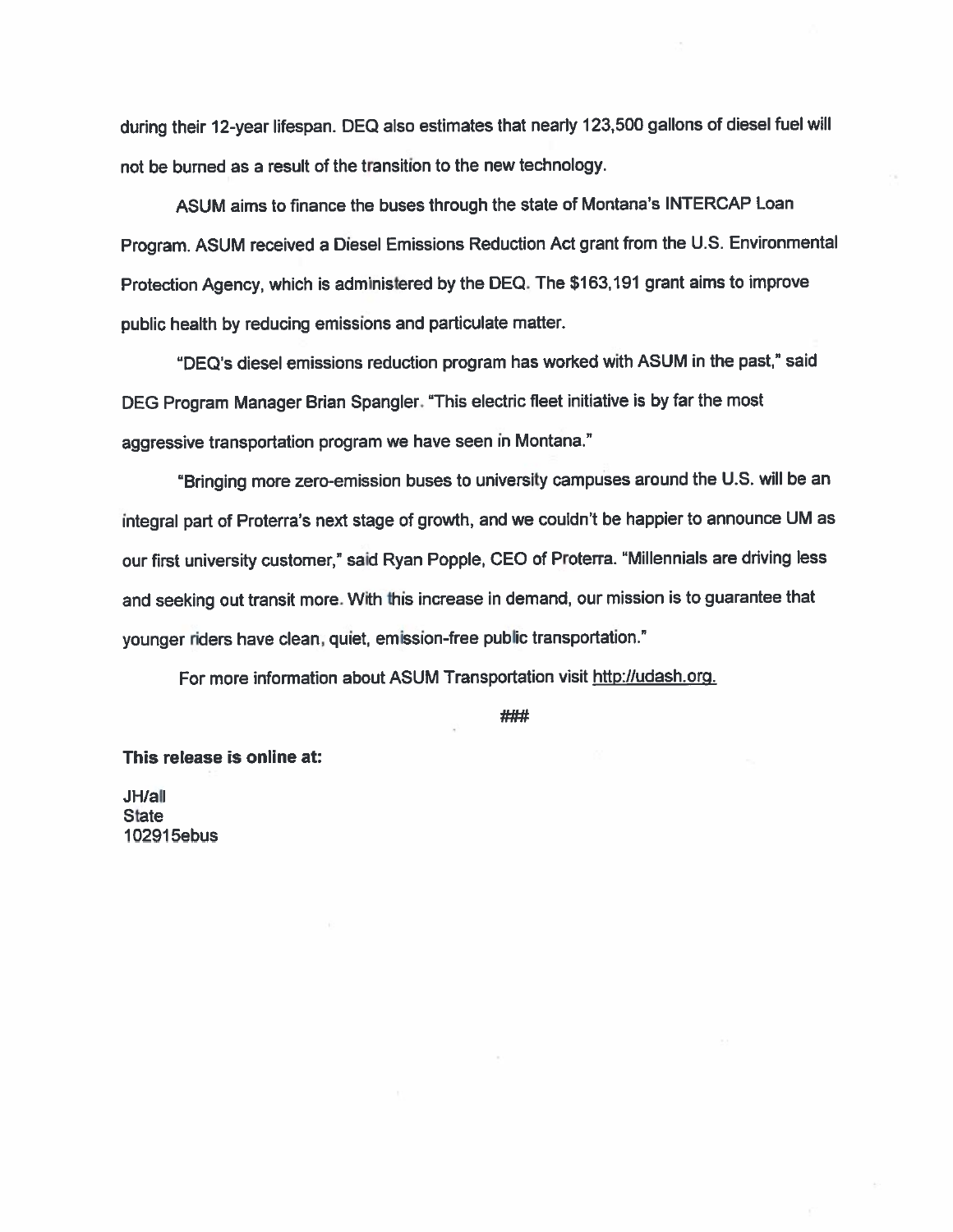

600 CREGG LANE, McCORMICK PARK. MISSOULA, MT 59801 Parks & Recreation PH: (406) 721-7275 FAX: (406) 552-6275

# Jeannette Rankin Peace Park Design / Restoration Narrative

## SITE CONTEXT -

Jeannette Rankin Park (JRP) is a Montana Department of Transportation Right of Way (ROW) located immediately south of Madison Street Bridge surrounded by 5"Street / Madison Street / Arthur Street. JRP started out as <sup>a</sup> 1.3 acre triangular parcel that was left over from the construction of Madison Street Bridge in 1960; appropriately named 'Madison Street Park'. In 1972, the park was named 'Memorial Park' and in 1980 it was renamed Jeannette Rankin Park to honor <sup>a</sup> Montana native who was the first woman to serve in US congress. Unfortunately, Jeannette Rankin Park has suffered extensive damage to its landscape from <sup>a</sup> 2012 street enhancement project to enhance traffic flow and pedestrian safety. This project has provided an opportunity to rethink the park itself— What it actually is or might ye<sup>t</sup> become as both an idea and physical reality.

## CURRENT CONDITION —

JRP currently operates as a: Public Park/Memorial to Jeannette Rankin, <sup>a</sup> natural threshold to the University of Montana, and an entrance to the University Neighborhood. Unfortunately, the street enhancement project further increased maintenance problems for JRP by constructing steep slopes on the eastern park edge which cannot be mowed by City equipment. The once vibrant memorial fountain has fallen into disrepair due to vandalism, decay and high operating cost leaving <sup>a</sup> small and ye<sup>t</sup> important plaque honoring Jeannette Rankin's accomplishments. A fountain that was once surround by <sup>a</sup> continuous circle of lush evergreens that created <sup>a</sup> cool summer escape, no longer meets the intended goals of honoring Jeannette Rankin. The north half of the irrigation system has failed and much of the park is dominated by weeds. The existing turf is of poor quality as well. However, positive park impacts have occurred due to the street enhancement project. There is <sup>a</sup> new well on site, improved street lights and <sup>a</sup> strong community awareness to restore the park with partial funding & partnerships in place.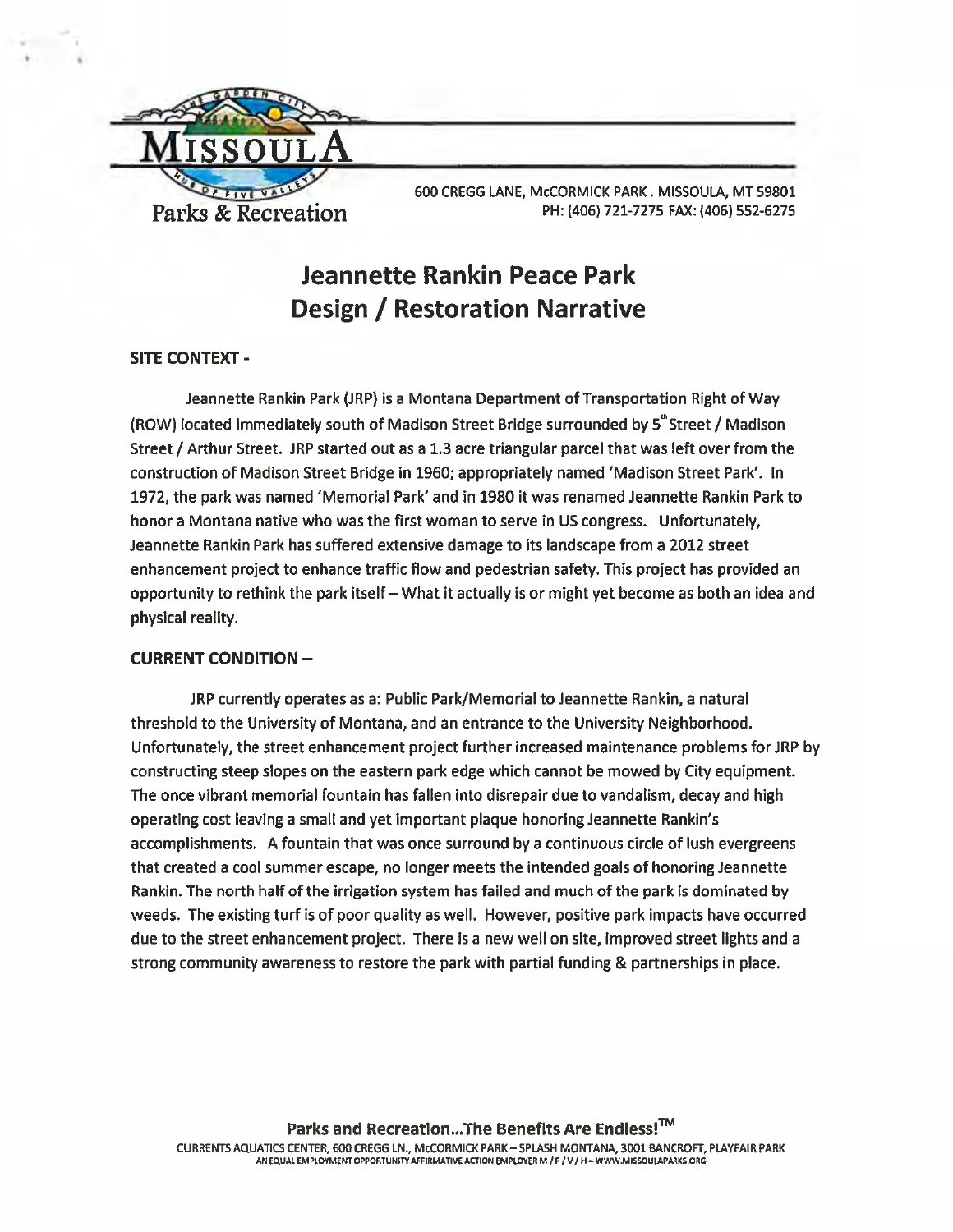#### GOALS + OBJECTIVES -

Restore JRP as <sup>a</sup> Memorial to Jeannette Rankin and create <sup>a</sup> more defined UM Gateway with an emphasis on xericscape design practices, sometimes referred to as 'drought tolerant' landscapes. Aurora Water Conservation, leaders in the practice of xericscapes in Aurora, Colorado municipalities defines xericscapes as 'A sustainable and drought-tolerant landscape that uses native ar climate adapted low-water <sup>p</sup>lants and specific techniques ta maximize water efficiency'. JRP as <sup>a</sup> xeriscape is both an idea and achievable physical reality. The anticipated level of service for phase I is level 4 transitioning to level 6 with the full build out of the master plan.

'fl

The Design Team believes that this type of landscape typology will be successful, beautiful and a finical benefit to the management costs of JRP. With the Missoula Water Wise Garden and The Payne Family Native American Center on the University of Montana Campus as 'drought tolerant' landscapes. JRP provides <sup>a</sup> unique and highly visible opportunity to implement City Goals of sustainability and 'drought tolerant' landscapes in public parks.

Missoula Parks & Recreation in cooperation with <sup>a</sup> committee of interested individuals from the UM and the Neighborhood Committee has developed <sup>a</sup> comprehensive master plan divided into three phases for Jeannette Rankin Park. The purpose of our presentation to the Park Board is to gain adoption of all three phases (comprehensive master plan), pending Montana Department of Transportation (MUT) concurrence on phases II and Ill. The project has gained approval from MDT for phase I. Park construction will be led by professional park staff, in partnership with potential volunteers and local organizations.

#### Phase I:

Jeannette Rankin Memorial & Park Restoration, Phase I, is creating the foundation for <sup>a</sup> beautiful, seasonally changing, organic 1.3 acre 'drought tolerant' landscape through the use of regionally appropriate and native <sup>p</sup>lants that perform well with little or no irrigation, as well as turf reduction. Phase I will also set the stage for JRP to operate as a welcoming threshold to the University Campus & Neighborhood while focusing on the celebration of Jeannette Rankin.

To achieve year round <sup>p</sup>lant interest in color and texture, the <sup>p</sup>lant palette will utilize native and "regionally appropriate" plants, meaning, plants that may not be native to the area but are known to perform well under the site's microclimate conditions. Because the natural environment constantly changes, no two visits will be alike to this 1.3 acre urban oasis.

The current memorial/fountain will be removed and replaced with <sup>a</sup> 2,150 sq. ft. 'drought tolerant' sculpture garden that honors the late Jeannette Rankin. The memorial site, as currently designed is 19' in diameter, constructed from twenty-four inch tall boulders with <sup>a</sup> recycled black kiln ground treatment or equal dependent upon availability. Quotes from Jeannette Rankin could be sandblasted into the stone as funding resources are available.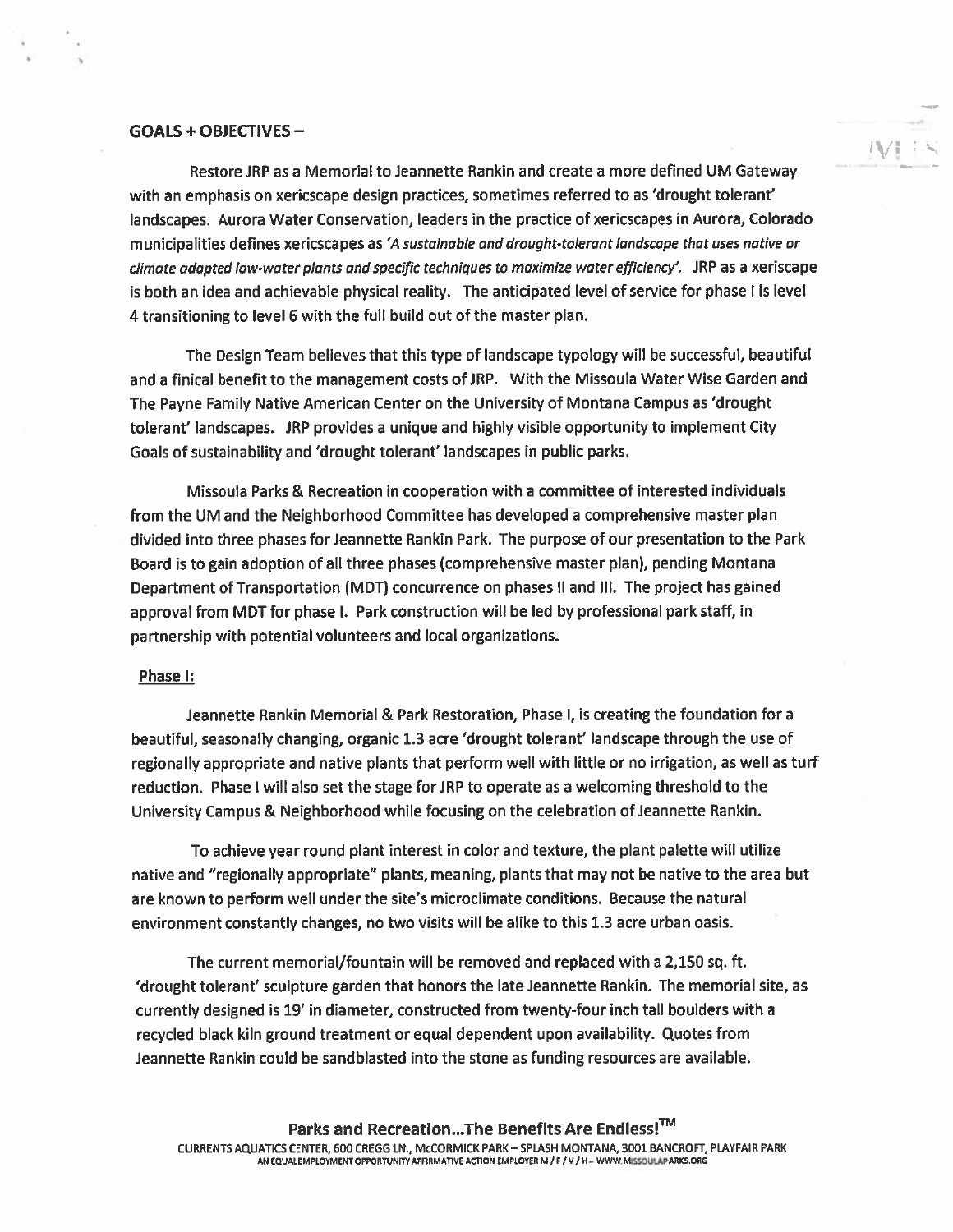A future Jeannette Rankin themed sculpture is planned to be sited within the 19' memorial circle. Sculptures would need to honor the theme of Jeannette Rankin's vision to empower people to build <sup>a</sup> socially just, non-violent and maintainable community in an abstract or concrete manner. An arbiter panel (TBD), conceptually led by the Jeannette Rankin Peace Center would have final approval on an appropriate sculpture. The public art componen<sup>t</sup> is <sup>a</sup> grea<sup>t</sup> opportunity to further enhance <sup>a</sup> relationship with the University of Montana Art / Sculpture Program to display pieces on <sup>a</sup> rotating schedule or commission <sup>a</sup> design competition for <sup>a</sup> permanen<sup>t</sup> piece.

A more interesting site approach and east / west circulation path was <sup>a</sup> high priority to the Liaison Neighborhood Design Committee. A 325' Peace Path sited east/west wraps the sculpture garden to the north providing unique views and an opportunity to relax or gain intellectual and personal growth. Primary garden access is along the 170' Water Wise Garden Path sited north / south framing the memorial sculpture with an evergreen tree and two deciduous trees with the North Hills in the background. All paths will be ADA accessible and treated with compacted decomposed granite.

Visitors are provided two benches within the center of the sculpture garden; one with ADA accommodations and two ADA accessible benches along 5<sup>th</sup> Street under the existing shade trees. The existing Jeannette Rankin Memorial Plaque will be restored and relocated at the southern entrance to the sculpture garden. Depending on available funding, <sup>a</sup> xeriscape sign will be located adjacent to the water wise path to provide public education to the benefits and methods of transforming <sup>a</sup> water-loving landscape into <sup>a</sup> water-saving landscape.

#### XERICSCAPE IMPLEMENTATION —

Renovating portions ofJRP into <sup>a</sup> 'drought tolerant' landscape will require:

- • Removal of existing turf grass (27,000 sq. ft.) north of the east / west path —Turf will be replaced with <sup>a</sup> 'drought tolerant' dryland seed mix that will reduce mowing and irrigation cost. Turf south of the east / west path will remain (19,600 sf. ft.)
- Soil conditioning— This will include the removal of rocks from the soil, tilling to make the soil friable (loose), and addition of soil conditioners and nutrients, such as compos<sup>t</sup> to create <sup>a</sup> soil environment that will suppor<sup>t</sup> low-water-use plant species.
- • The existing irrigation system will be utilized in the dryland grass meadow to establish vegetation and provide supplemental watering as needed. A new subterranean drip irrigation system will be installed in the planting beds. An efficient irrigation system will be necessary to ge<sup>t</sup> the plant material established in the first two years.
- Once plants have <sup>a</sup> deep and healthy root system, irrigation to the 'drought tolerant' portions of the park will be turned-off excep<sup>t</sup> during seasonally extreme weather in order to preven<sup>t</sup> plant dieback.

### Parks and Recreation...The Benefits Are Endless!<sup>™</sup>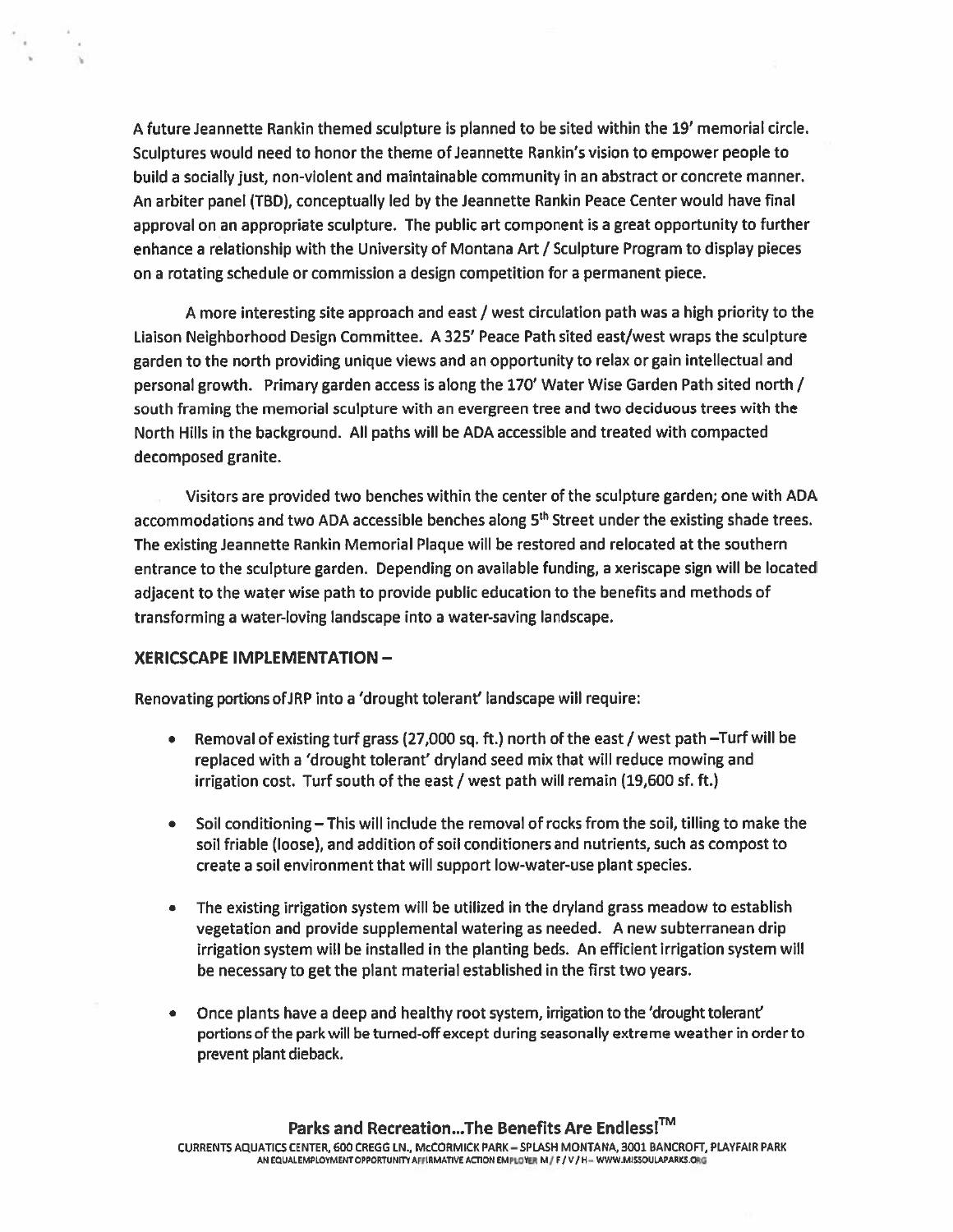Plants and grasses were suggested that are both native to the area and "regionally appropriate", meaning, plants that may not be native to the area but are known to perform well under the site's microclimate conditions. Advantages of using recommended plants, is a landscape that celebrates the local environment & microclimate through character, color and texture. Plant species that are sustainable, 'drought tolerant' and that prioritize natives when possible will provide an opportunity for education and annual adoption by volunteers.

#### Phase II:

A Welcoming Knoll on the west side of the park adjacent to Arthur Avenue enhances JRP as <sup>a</sup> gateway to the University of Montana and Neighborhood. Located atop the knoll is an architecturally appropriate way finding / gateway sign enhanced by a diverse 'drought tolerant' plant pallet bringing year round interest of color and texture to <sup>a</sup> confluence of students, parents and other guests visiting the University and community.

#### Phase Ill:

The goal of Phase III is to transform the boulevard adjacent to  $5<sup>th</sup>$  street from Kentucky Bluegrass Turf into <sup>a</sup> low water use planting plan of native grasses and "regionally appropriate" shade tolerant plant species. Paths through the landscape every 60' will provide pedestrian access from the curb to side walk.

In conclusion, the master plan and design detail as noted provides the community an opportunity to better understand and celebrate sustainability, 'drought tolerant' vegetation and Jeannette Rankin as <sup>a</sup> memorial and public park.